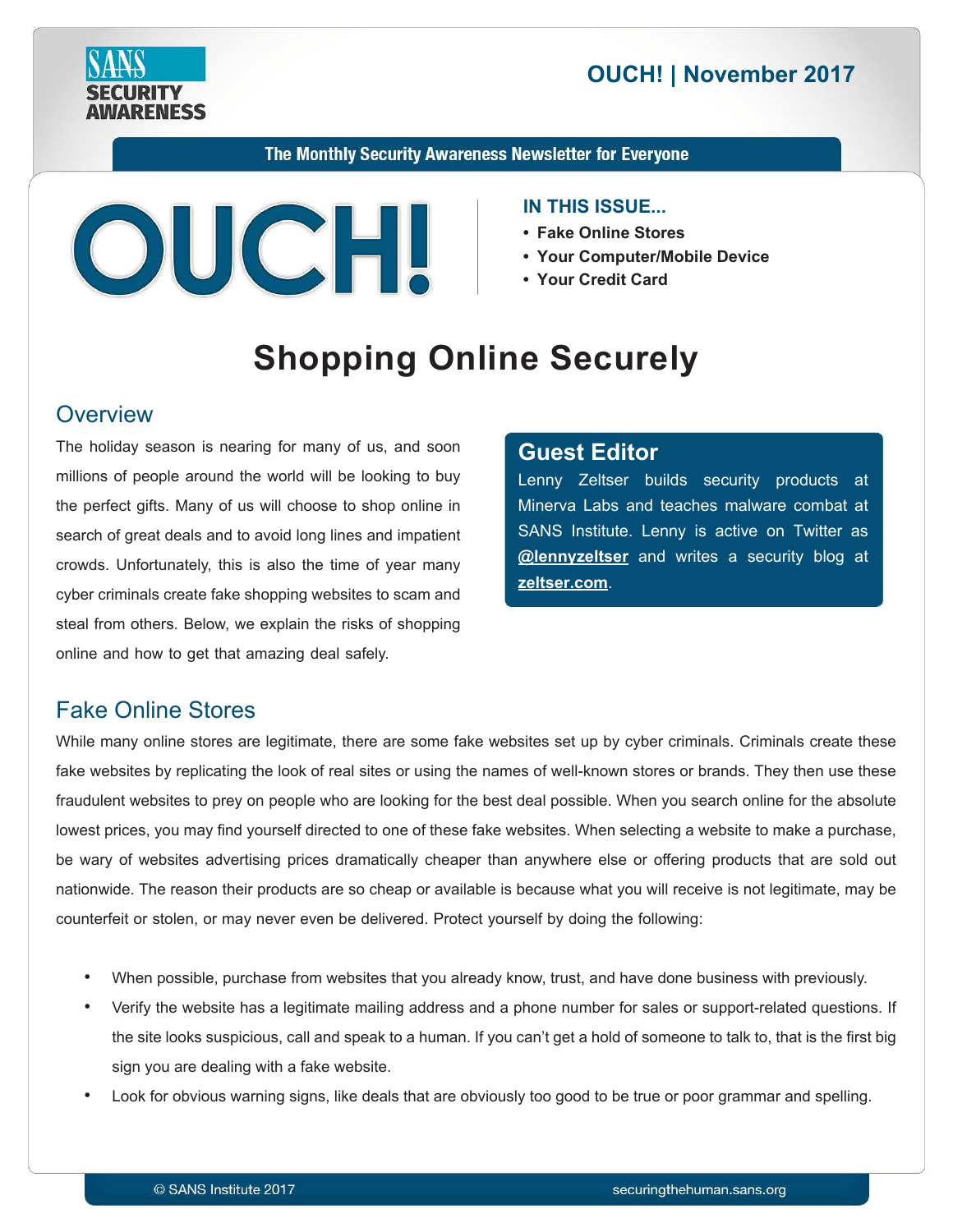# **2017 | OUCH! | November 2017**



#### **Shopping Online Securely**

- Be very suspicious if a website appears to be an exact replica of a well-known website you have used in the past, but its domain name or the name of the store is slightly different. For example, you may be used to shopping online at Amazon, whose website is https://www.amazon.com. But be very suspicious if you find yourself at websites pretending to be Amazon, such as http://store-amazoncom.com.
- Type the store's name or URL into a search engine and see what other people have said about the website in the past. Look for terms like "fraud," "scam," "never again," or "fake." A lack of reviews can also be a sign indicating that the website is very new and might not be trustworthy.
- Before purchasing any items, make sure your connection to the website is encrypted. Most browsers show a connection is encrypted by having



a lock and/or the letters HTTPS in green right before the website's name.

Remember, just because the site looks professional does not mean it's legitimate. If you aren't comfortable with the website, don't use it. Instead, find a well-known website you can trust or have safely used in the past. You may not find that absolutely amazing deal, but you are much more likely to end up with a legitimate product and avoid having your personal and financial data stolen.

## Your Computer/Mobile Device

In addition to shopping at legitimate websites, you want to ensure your computer or mobile device is secure. Cyber criminals will try to infect your devices so they can harvest your bank accounts, credit card information, and passwords. Take the following steps to keep your devices secured:

If you have children in your house, consider having two devices, one for your kids and one for the adults. Kids are curious and interactive with technology; as a result, they are more likely to infect their own device. By using a separate computer or tablet just for online transactions, such as online banking and shopping, you reduce the chance of becoming infected.